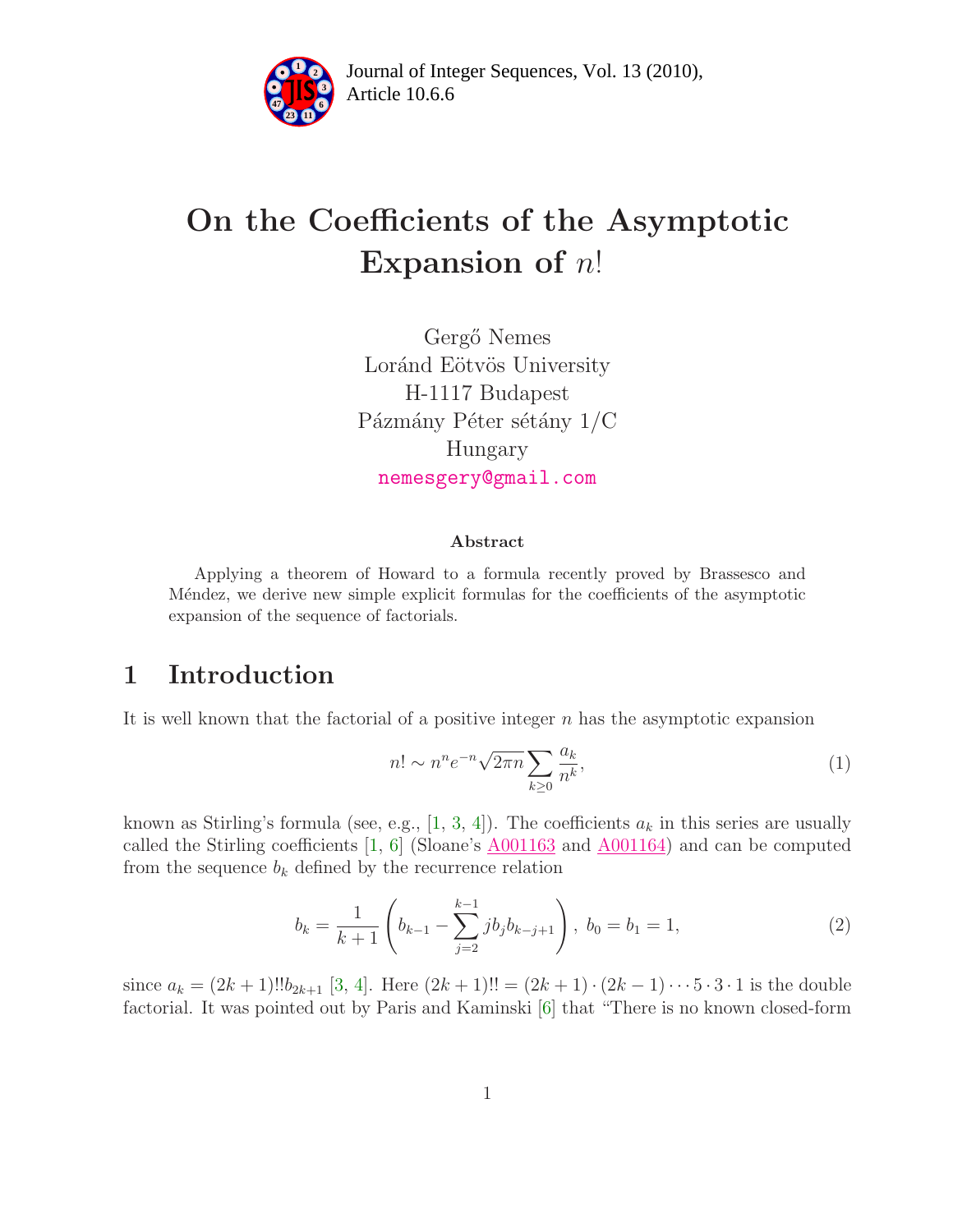representation for the Stirling coefficients". However there is a closed-form expression that involves combinatorial quantities due to Comtet [\[5\]](#page-4-4):

$$
a_k = \sum_{j=0}^{2k} (-1)^j \frac{d_3 (2k+2j, j)}{2^{k+j} (k+j)!},
$$
\n(3)

where  $d_3(p,q)$  is the number of permutations of p with q permutation cycles all of which are  $\geq$  3 (Sloane's  $\triangle$ 050211). Brassesco and Méndez [\[7\]](#page-4-5) proved in a recent paper that

$$
a_k = \sum_{j=0}^{2k} (-1)^j \frac{S_3 (2k+2j, j)}{2^{k+j} (k+j)!},
$$
\n(4)

where  $S_3(p,q)$  denotes the 3-associated Stirling numbers of the second kind (Sloane's [A059022\)](http://www.research.att.com/cgi-bin/access.cgi/as/~njas/sequences/eisA.cgi?Anum=A059022). We show that the Stirling coefficients  $a_k$  can be expressed in terms of the conventional Stirling numbers of the second kind (Sloane's [A008277\)](http://www.research.att.com/cgi-bin/access.cgi/as/~njas/sequences/eisA.cgi?Anum=A008277). A corollary of this result is an explicit, exact expression for the Stirling coefficients.

### 2 The formulas for coefficients

<span id="page-1-0"></span>One of our main results is the following:

Theorem 1. The Stirling coefficients have a representation of the form

$$
a_k = \frac{(2k)!}{2^k k!} \sum_{i=0}^{2k} {k+i-1/2 \choose i} {3k+1/2 \choose 2k-i} 2^i \sum_{j=0}^i {i \choose j} (-1)^j j! \frac{S(2k+i+j,j)}{(2k+i+j)!},
$$
(5)

where  $S(p,q)$  denotes the Stirling numbers of the second kind.

From the explicit formula

$$
S(p,q) = \frac{1}{q!} \sum_{l=0}^{q} (-1)^{l} {q \choose l} (q-l)^{p},
$$

we immediately obtain our second main result.

Corollary 2. The Stirling coefficients have an exact representation of the form

$$
a_k = \frac{(2k)!}{2^k k!} \sum_{i=0}^{2k} {k+i-1/2 \choose i} {3k+1/2 \choose 2k-i} 2^i \sum_{j=0}^i {i \choose j} \frac{(-1)^j}{(2k+i+j)!} \sum_{l=0}^j (-1)^l {j \choose l} (j-l)^{2k+i+j}.
$$
\n(6)

To prove Theorem [1](#page-1-0) we need some concepts. Let  $r \geq 0$  and  $a_r \neq 0$ , let  $F(x) =$  $\sum_{j\geq r} a_j x^j / j!$  be a formal power series. The potential polynomials  $F_n^{(z)}$  in the variable z are defined by the exponential generating function

<span id="page-1-1"></span>
$$
\left(\frac{a_r x^r / r!}{F(x)}\right)^z = \sum_{n \ge 0} F_n^{(z)} \frac{x^n}{n!}.\tag{7}
$$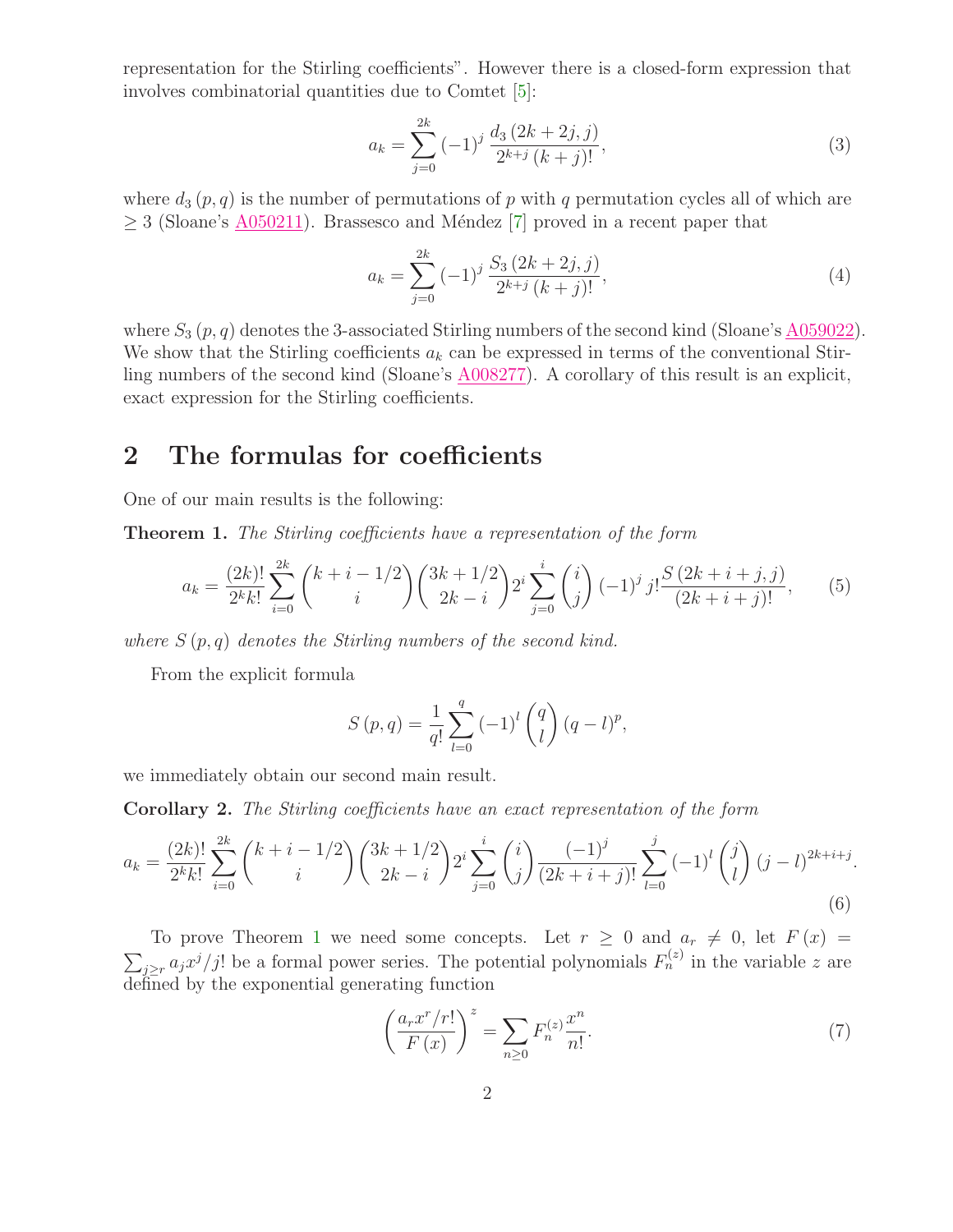For  $r \geq 1$ , the exponential Bell polynomials  $B_{n,i} (0, \ldots, 0, a_r, a_{r+1}, \ldots)$  in an infinite number of variables  $a_r, a_{r+1}, \ldots$  can be defined by

<span id="page-2-0"></span>
$$
(F(x))^{i} = i! \sum_{n \geq 0} B_{n,i} (0, \dots, 0, a_{r}, a_{r+1}, \dots) \frac{x^{n}}{n!}.
$$
 (8)

The following theorem is due to Howard [\[2\]](#page-4-6).

**Theorem 3.** If  $F_n^{(z)}$  is defined by [\(7\)](#page-1-1) and  $B_{n,i}$  is defined by [\(8\)](#page-2-0), then

$$
F_n^{(z)} = \sum_{i=0}^n (-1)^i \binom{z+i-1}{i} \binom{z+n}{n-i} \left(\frac{r!}{a_r}\right)^i \frac{n!i!}{(n+ri)!} B_{n+ri,i}(0,\ldots,0,a_r,a_{r+1},\ldots). \tag{9}
$$

Now we prove Theorem [1.](#page-1-0)

*Proof of Theorem [1.](#page-1-0)* Brassesco and Méndez showed that if

$$
G(x) = 2\frac{e^x - x - 1}{x^2} = 2\sum_{j\geq 0} \frac{x^j}{(j+2)!},
$$
\n(10)

<span id="page-2-3"></span>then

$$
a_k = \frac{1}{2^k k!} \partial^{2k} \left( G^{-\frac{2k+1}{2}} \right) (0) \,, \tag{11}
$$

where  $\partial^k f$  denotes the k<sup>th</sup> derivative of a function f. Define the polynomials  $G_n^{(z)}$  in the variable z by the following exponential generating function:

<span id="page-2-1"></span>
$$
\left(\frac{1}{2}\frac{x^2}{e^x - x - 1}\right)^z = \sum_{j\geq 0} G_j^{(z)} \frac{x^j}{j!}.
$$
\n(12)

Inserting  $z = \frac{2k+1}{2}$  $\frac{z+1}{2}$  into this expression gives

$$
\sum_{j\geq 0} G_j^{\left(\frac{2k+1}{2}\right)} \frac{x^j}{j!} = \left(\frac{1}{2} \frac{x^2}{e^x - x - 1}\right)^{\frac{2k+1}{2}} = \left(2 \frac{e^x - x - 1}{x^2}\right)^{-\frac{2k+1}{2}} = G^{-\frac{2k+1}{2}}(x). \tag{13}
$$

On the other hand we have by series expansion

<span id="page-2-2"></span>
$$
G^{-\frac{2k+1}{2}}(x) = \sum_{j\geq 0} \partial^j \left( G^{-\frac{2k+1}{2}} \right)(0) \frac{x^j}{j!}.
$$
 (14)

Equating the coefficients in  $(13)$  and  $(14)$  gives

<span id="page-2-4"></span>
$$
\partial^j \left( G^{-\frac{2k+1}{2}} \right)(0) = G_j^{\left(\frac{2k+1}{2}\right)} = G_j^{\left(k+\frac{1}{2}\right)}.
$$

Now by comparing this with [\(11\)](#page-2-3) yields

$$
a_k = \frac{1}{2^k k!} G_{2k}^{\left(k + \frac{1}{2}\right)}.
$$
\n(15)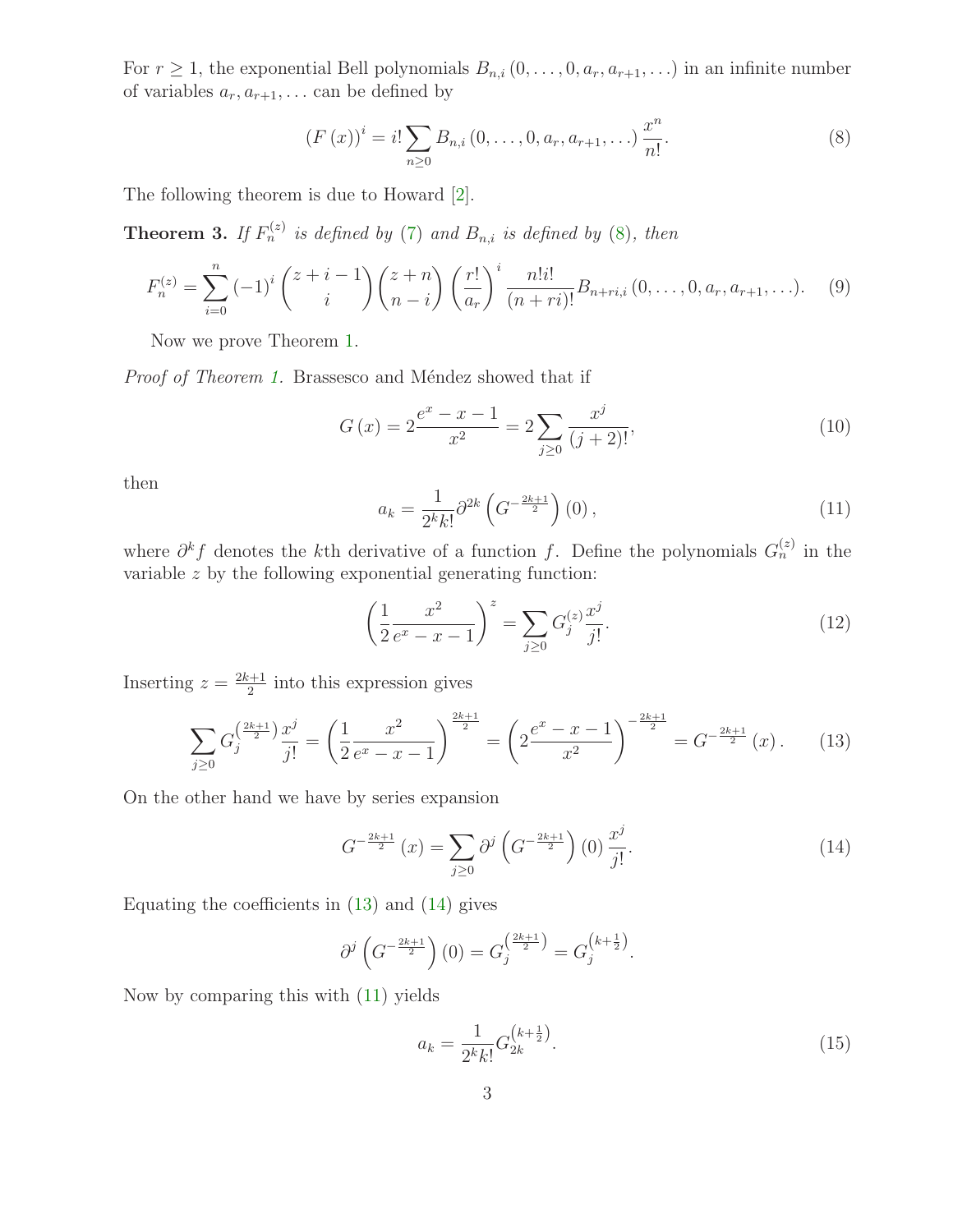Putting  $r = 2$  an  $a_r = a_{r+1} = \ldots = 1$  into the formal power series  $F(x) = \sum_{j \geq r} a_j x^j / j!$ gives  $F(x) = e^x - x - 1$ . And therefore the generated potential polynomials are

$$
\left(\frac{x^2/2!}{e^x - x - 1}\right)^z = \left(\frac{1}{2}\frac{x^2}{e^x - x - 1}\right)^z = \sum_{j \ge 0} G_j^{(z)} \frac{x^j}{j!}.
$$

According to Howard's theorem we find

$$
G_n^{(z)} = \sum_{i=0}^n (-1)^i \binom{z+i-1}{i} \binom{z+n}{n-i} 2^i \frac{n!i!}{(n+2i)!} B_{n+2i,i} (0, 1, 1, \ldots).
$$
 (16)

Now we derive an expression for the exponential Bell polynomials  $B_{n,i}$   $(0, 1, 1, ...)$  in terms of the Stirling numbers of the second kind:

$$
i! \sum_{n\geq 0} B_{n,i}(0,1,1,\ldots) \frac{x^n}{n!} = (F(x))^i = (e^x - x - 1)^i
$$
  

$$
= \left(-x + \sum_{l\geq 1} \frac{x^l}{l!} \right)^i = \sum_{j=0}^i {i \choose j} (-1)^{i-j} x^{i-j} \left(\sum_{l\geq 1} \frac{x^l}{l!} \right)^j
$$
  

$$
= \sum_{j=0}^i {i \choose j} (-1)^{i-j} x^{i-j} j! \sum_{n\geq 0} S(n,j) \frac{x^n}{n!}
$$
  

$$
= \sum_{n\geq 0} \sum_{j=0}^i {i \choose j} (-1)^{i-j} j! S(n,j) \frac{x^{n+i-j}}{n!}
$$
  

$$
= i! \sum_{n\geq 0} \left\{ \frac{n!}{i!} \sum_{j=0}^i {i \choose j} (-1)^{i-j} j! \frac{S(n-i+j,j)}{(n-i+j)!} \right\} \frac{x^n}{n!}.
$$

Hence

$$
B_{n,i}(0,1,1,\ldots) = \frac{n!}{i!} \sum_{j=0}^{i} {i \choose j} (-1)^{i-j} j! \frac{S(n-i+j,j)}{(n-i+j)!}.
$$
 (17)

Thus we obtain

$$
G_n^{(z)} = \sum_{i=0}^n {z+i-1 \choose i} {z+n \choose n-i} 2^i n! \sum_{j=0}^i {i \choose j} (-1)^j j! \frac{S(n+i+j,j)}{(n+i+j)!}.
$$
 (18)

Substituting  $z = k + 1/2$  and  $n = 2k$  into this expression yields

$$
G_{2k}^{(k+\frac{1}{2})} = \sum_{i=0}^{2k} {k+i-1/2 \choose i} {3k+1/2 \choose 2k-i} 2^i (2k)! \sum_{j=0}^i {i \choose j} (-1)^j j! \frac{S(2k+i+j,j)}{(2k+i+j)!}, \quad (19)
$$

hence by [\(15\)](#page-2-4) we finally have

$$
a_k = \frac{(2k)!}{2^k k!} \sum_{i=0}^{2k} {k+i-1/2 \choose i} {3k+1/2 \choose 2k-i} 2^i \sum_{j=0}^i {i \choose j} (-1)^j j! \frac{S(2k+i+j,j)}{(2k+i+j)!}.
$$
 (20)

 $\Box$ 

This completes the proof of the theorem.